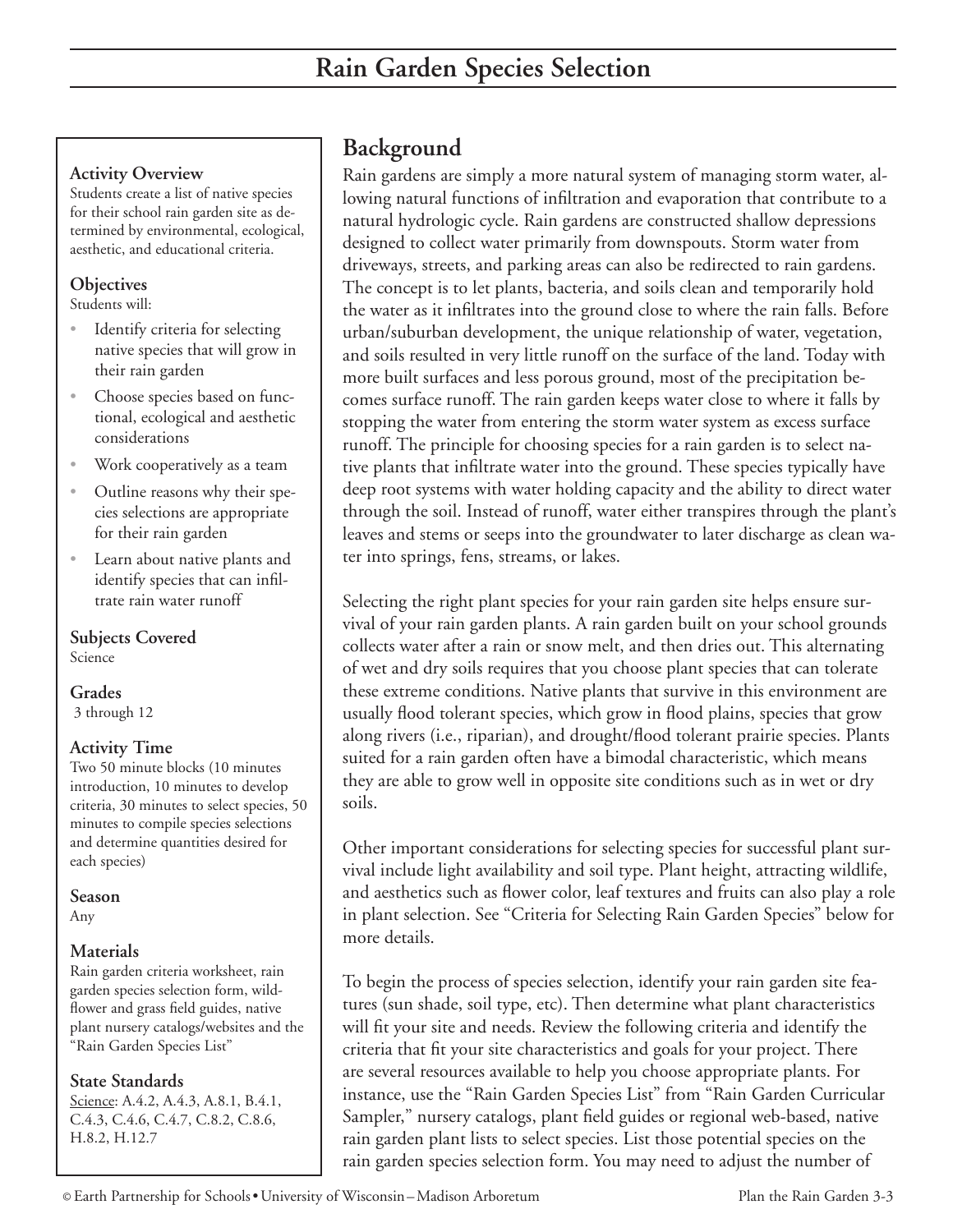species in your mix depending upon your budget, availability, and size of your rain garden. As a general rule, try to have a new flower come into bloom every week during the growing season — about 30 wildflowers plus grasses/sedges. Other suitable plant types include ferns, rushes, shrubs and trees. Herbaceous plant species are planted one foot apart; trees and shrubs are spaced according to their ultimate size (see below for more information about spacing).

### **Criteria for Selecting Rain Garden Species**

Necessary criteria for every rain garden:

1. Sunlight availability: The amount of sunlight an area receives determines the types of plants that will survive those light conditions so that they will flower and set seed. Plants that need full sun need at least 6 to 8 hours of direct sun during the growing season; plants that require shade cannot tolerate more that 3 hours of direct sun. The hours and angle of sunlight change with the seasons, too. Some areas shaded most of the day at one time of the year may be in full sun other times of the year or areas sunny in the spring may be shady in summer.

Common guides for choosing plants based on the amount of sun or shade available are:

- **Sun** Areas receive a minimum of 6 to 8 hours of sun per day during the growing season. Prairie and wetland species including sedge meadow species grow well under these conditions. **•**
- Partial shade Partially shaded areas receive 3 to 6 hours of sun per day. Savanna and some prairie and woodland species grow well in partial shade.
- **Shade** Areas of shade receive less then 3 hours of direct sun. Woodland groundlayer species grow in this environment. **•**

Trees and shrub species follow the same guidelines. Most species lists will identify a plant's sun/ shade requirements.

- 2. Grass/sedge to forb (wildflower) ratio: The proportion of species for a reasonable mix of grass/ sedge and forb species that mimics the natural structure and character of a native prairie rain garden can be anywhere between 30% and 60% grass. Aesthetically, grass species, including sedges and other grass-like species, define the visual character or essence of the prairie. Ecologically, grasses provide structural support for forbs, hold the soil with their fibrous root systems, and provide food and cover for wildlife. Forbs provide visual interest, food for wildlife on a continual basis, and enhance diversity. The ratio of grass/sedge to wildflowers in a woodland tends towards less grass-like species and more wildflowers with some ferns.
- 3. Phenology: One of the best known and most dramatic sequences in a rain garden involves flowers blooming from mid-April through October. During the growing season approximately one new plant blooms each week. This sequential or phenological change is striking and attractive to pollinating insects such as butterflies. In shady areas, blooming peaks in the spring with a few species blooming during summer and fall. When choosing species, particularly in sunny areas, select plants for a continuous bloom.
- 4. Height: When selecting species, be aware of each plant's ultimate height and spread at maturity. Plant height should be in proportion with the size of your planting. Typically, small rain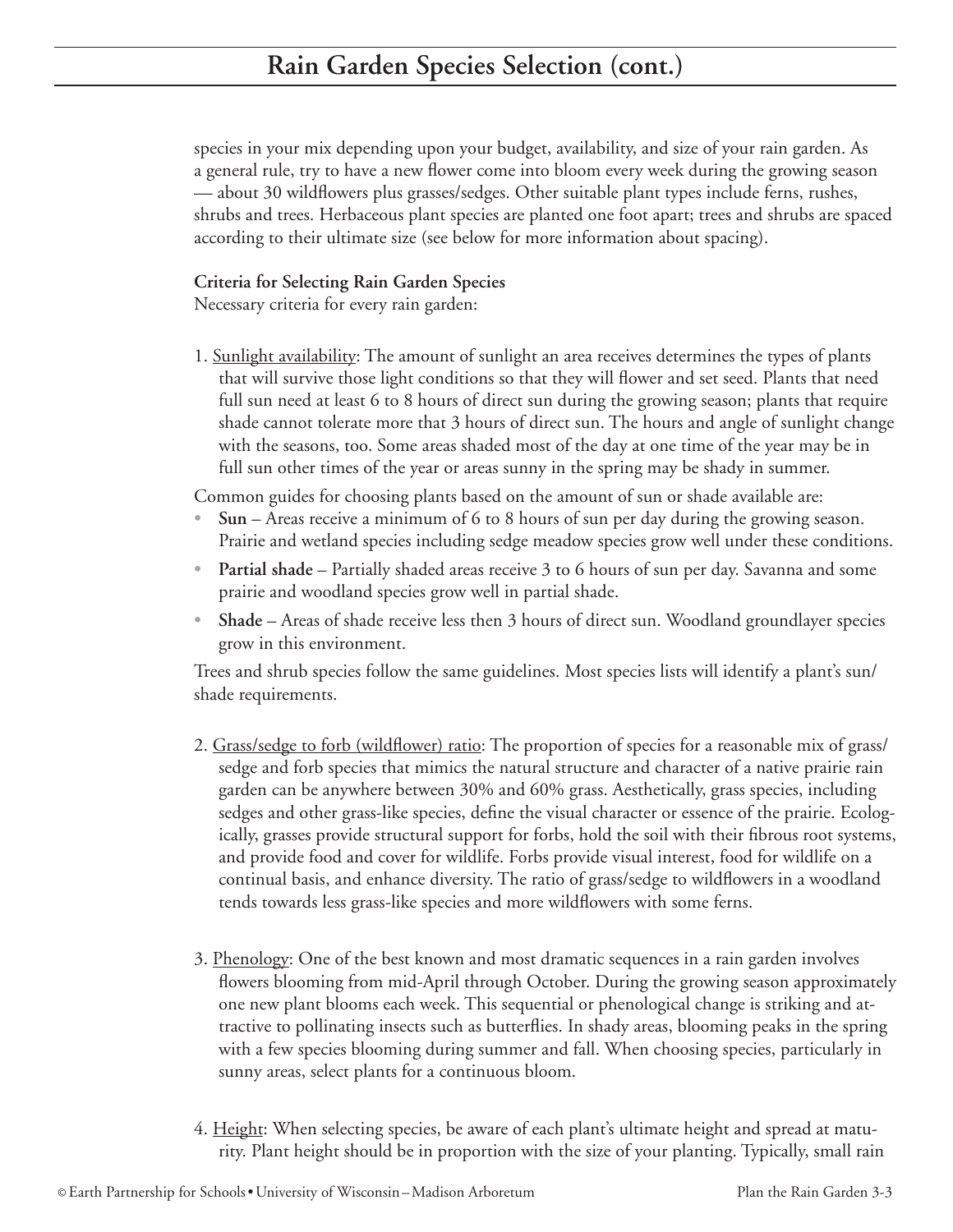gardens are planted with short species. Large plants in a small area tend to overwhelm the site and appear unkempt. Large areas can be planted with a mix of short and tall prairie species. Short species are less than four feet; tall species are greater than four feet.

### **Additional Criteria:**

- 1. Color: Flower color is an aesthetic consideration. Look for color combinations and contrasts within each blooming interval. Pairing complimentary colors (yellow/purple, red/green, orange/blue) tends to intensify the colors.
- 2. Species that attract specific insects, birds, and other wildlife: Planting a diversity of native wildflowers and grasses, along with shrubs and trees nearby (or in the garden), provides maximum habitat and opportunity to attract a variety of butterflies and birds. Wildlife in the schoolyard adds life, beauty, discovery, and educational opportunities. Planning and proper plant selection will increase the number and variety of butterflies and birds attracted to a planting. A diversity of flying and crawling insects are attracted to flowers. Grazing insects such as grasshoppers, leafhoppers, and butterfly larvae feed primarily on the leaves of grasses and forbs. These insects form the base of the food web, especially for birds. Birds also feed on highly nutritious seeds produced by native plants. Tall and short grasses and trees and shrubs provide cover and nesting. Woody plants provide wind protection for butterflies and hummingbirds that seek nectar on prairie flowers.
- 3. Species desired for lessons, activities and research: A rain garden offers many hands-on learning activities and inquiry-based opportunities. You may select plants Native Americans used for food and medicinal uses or plants that illustrate plant adaptations. Consider species that have a variety of seed types to learn about seed dispersal mechanisms or to test seed germination methods. Also pick plants that awaken your senses and curiosity with fragrances, textures, shapes and sounds. Additionally, a rain garden provides a context to learn about storm water impacts and solutions in the local watershed.
- 4. Species blooming during the school year: Many species bloom during the summer months when students are on vacation. To make sure students experience plants in bloom during the school year, increase the number of species that bloom in the spring and fall months.
- 5. Species that are aggressive: Some plants can be overly aggressive either through vegetative reproduction or seed. These species, such as sunflowers, switch grass, common goldenrod, and cupplant often form large masses. Species with this type of growth habit are appropriate for large sites but may become too overpowering in smaller plantings.
- 6. Plant sources and indigenous species: Choose plants native to your region. Native plants are well adapted to your specific climate and soils and do not require winter protection or fertilizer. They also work more effectively infiltrating water on account of their long root systems.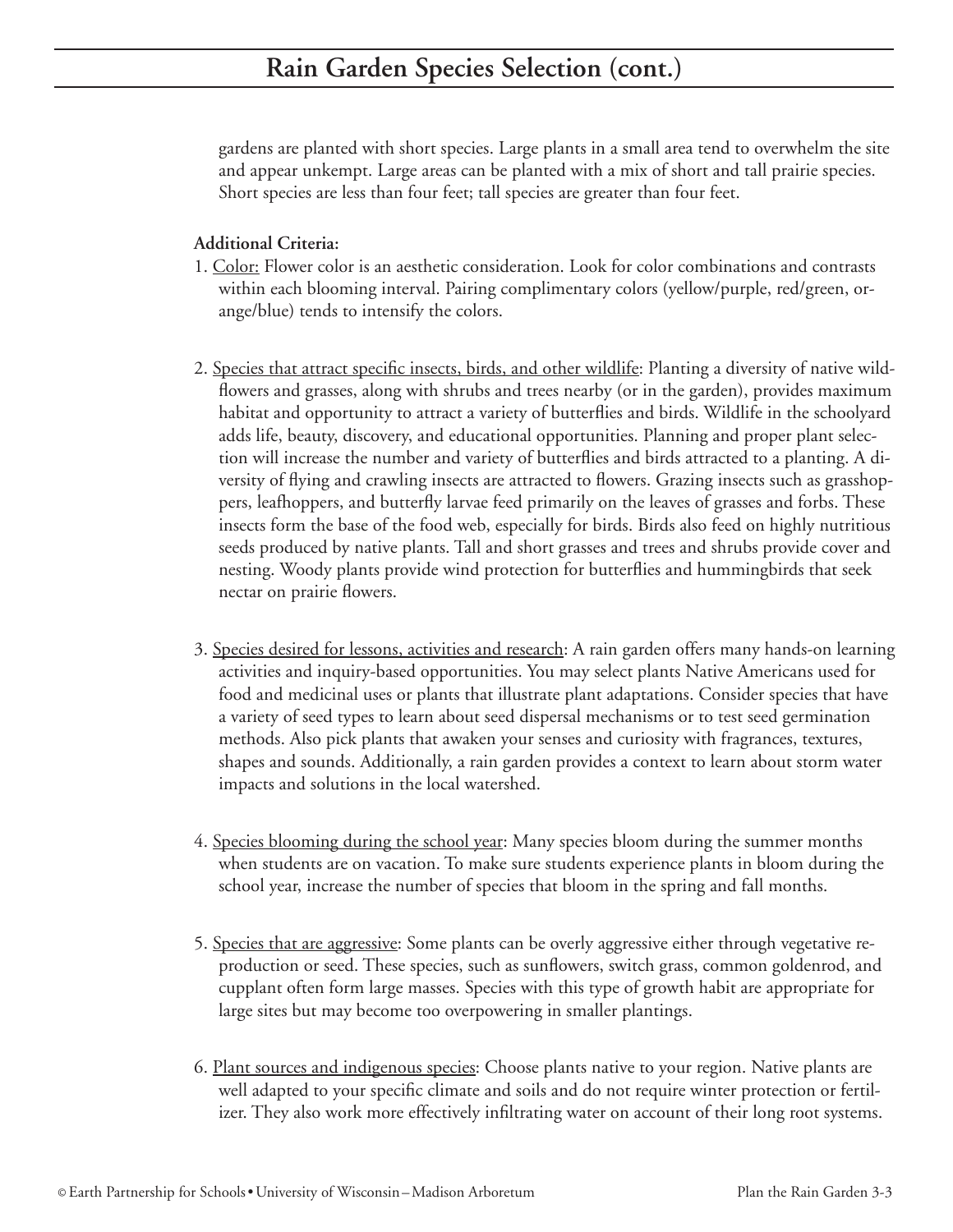# **Activity Description**

### **Select Species**

- 1. As a group, review the rain garden site characteristics and identify criteria that fit your rain garden site and goals for your project. Fill out the rain garden species selection criteria worksheet.
- 2. Divide into teams. Each team may be responsible for choosing species within a bloom period such as April/May, June, July, August, September/October and a team to select grasses and other grass-like species or trees and shrubs, if desired. You will find that some species choices will overlap.
- 3. Next have each team select 4 to 5 potential rain garden species using "Rain Garden Species List," nursery catalogs, plant field guides, and Web-based regional native rain garden plant lists.
- 4. Re-group; go in to the round and share out as teams the species chosen and why.
- 5. Compile all species selected on a master species selection form.

### **Develop a Species List**

- 1. Review master species list and make adjustments, if needed.
- 2. Begin to determine quantities for each species. First divide the grasses/sedges from the wildflowers. Use the criteria for your grass/sedge to wildflower ratio to calculate how many plants you need for each group. The total number of herbaceous plants needed equals the number of square feet of the rain garden. It is possible to space the plants wider to about 1.5 square feet per plant. If you are adding trees and shrubs, use the following spacing guidelines to determine quantities:
- a. Trees: 10 to 20 feet apart.
- b. Large to medium shrubs: 6 to 8 feet apart.
- c. Small shrubs: 3 to 5 feet apart.
- 3. Assign quantities to each species. For design purposes, order wildflowers in groups of three, five, or more. Order shrubs in quantities of one, three or more. Avoid ordering plants in twos; planting in pairs causes the eyes to jump back and forth between the two plants. Order enough grass-like species to fill the required number needed.
- 4. The next step is determining the budget for the species selected. See Earth Partnership activity, "Balancing the Budget, 5-2."

## **Extensions**

- Research plants selected using the Earth Partnership activity "Up Close and Personal, 5-12." •
- Make posters of plants selected. •
- Create your own version of Earth Partnership activity, "A Prairie Year, 5-1" using the species selected.

# **Additional Resources**

- Brown, Lauren. (1979). *Grasses: An identification guide.* New York, NY: Houghton Mifflin Co. •
- Brown, Lauren. (1976). *Weeds in winter.* New York, NY: W. W. Norton & Company, Inc. •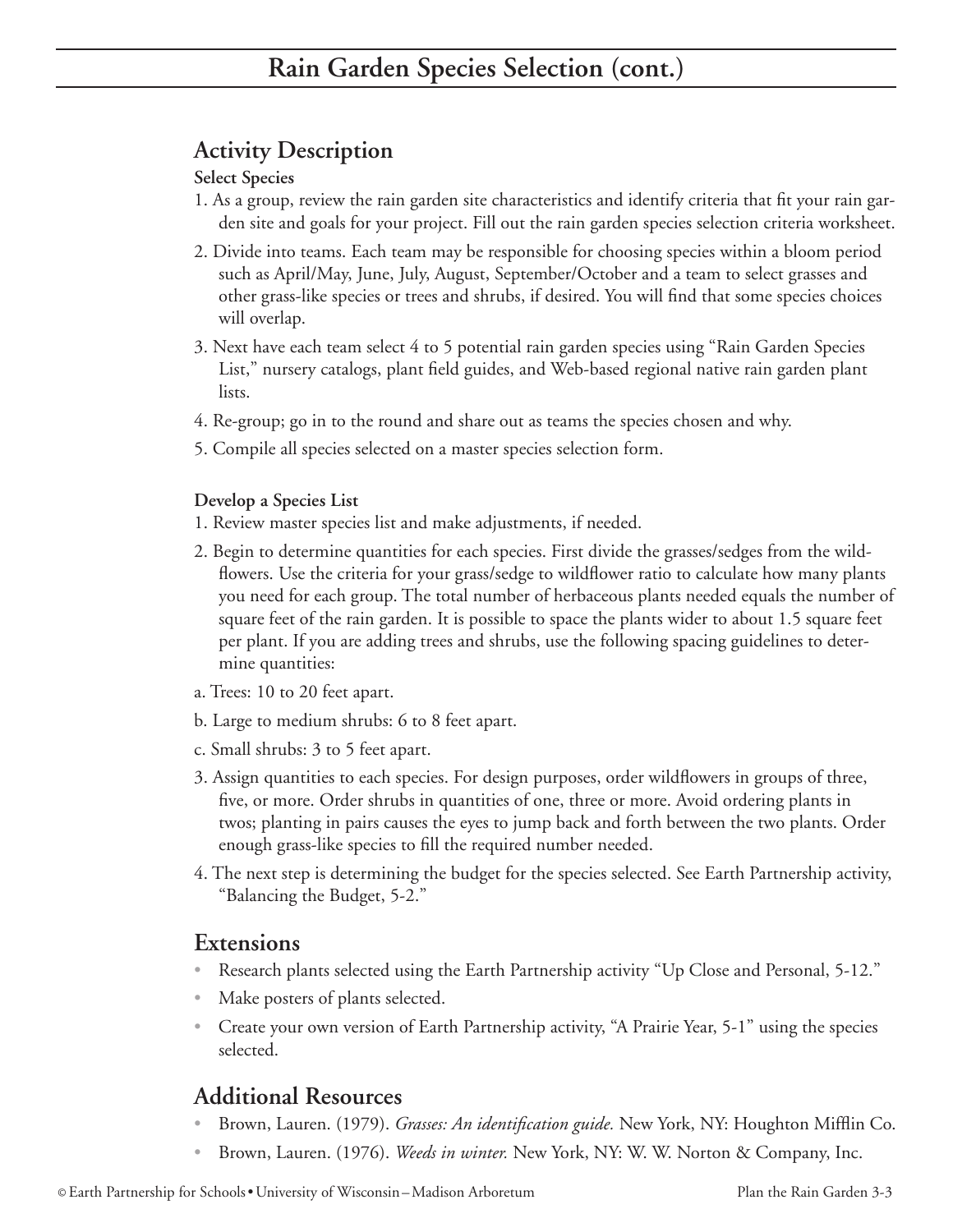# **Rain Garden Species Selection (cont.)**

- Cochrane, T.S., Elliot, K., Lipke, C.S. (2006). *Prairie plants of the University of Wisconsin- Madison Arboretum.* Madison, WI.
- Courtenay, Booth & Zimmerman, James H. (1992). *Wildflowers and weeds: A field guide in full color*. New York, NY: Simon & Schuster. (Out of print, but worth a search)
- Currah, R. & Van Dyk, M. (1983). *Prairie wildflowers: An illustrated manual of species suitable for cultivation and grassland restoration.* Friends of the Devonian Botanic Gardens-University of Alberta, Edmonton.
- Fassett, Norman C. (1951). *Grasses of Wisconsin*. Madison, WI: Regents of the University of Wisconsin, (Recommended for high school level)
- Kindscher, Kelly. (1987). *Edible wild plants of the prairie*. Lawrence, KS: University Press of Kansas.
- Kindscher, Kelly. (1992). *Medicinal wild plants of the prairie*. Lawrence, KS: University Press of Kansas.
- Kirt, Russell R. (1989). *Prairie plants of Northern Illinois: Identification and ecology*. Champaign, IL: Stipes Publishing Company.
- Kirt, Russell R. (1995). *Prairie plants of the Midwest: Identification and ecology*. Champaign, IL: Stipes Publishing Company.
- Mirk, Walter. (1997). An introduction to the tall grass prairie of the Upper Midwest. The Prairie Enthusiasts, c/o Gary Eldred, 4192 Sleepy Hollow Trail, Boscobel, WI 53805.
- Newcomb, Lawrence. (1977). *Newcomb's wildflower guide.* Boston, MA: Little, Brown & Co. •
- Runkel, Sylvan T. and Roosa, Dean M. (1989). *Wildflowers of the tallgrass prairie: The Upper Midwest*. Ames, IA: Iowa State University Press.

#### **Websites**

- Wisconsin Department of Natural Resources. Wisconsin native plants for rain gardens. http:// www.dnr.state.wi.us/org/water/wm/nps/rg/plants/PlantListing.htm
- Wisconsin Department of Natural Resources. Wisconsin native plants for shady rain gardens. http://www.dnr.state.wi.us/org/water/wm/nps/rg/plants/shady/shady.htm

### **Assessments**

- Explain why it is important to match species to the site conditions.
- Choose three criteria and explain why you think they are important for selecting plant species for your rain garden.
- Outline reasons why the species selected are appropriate for your rain garden.